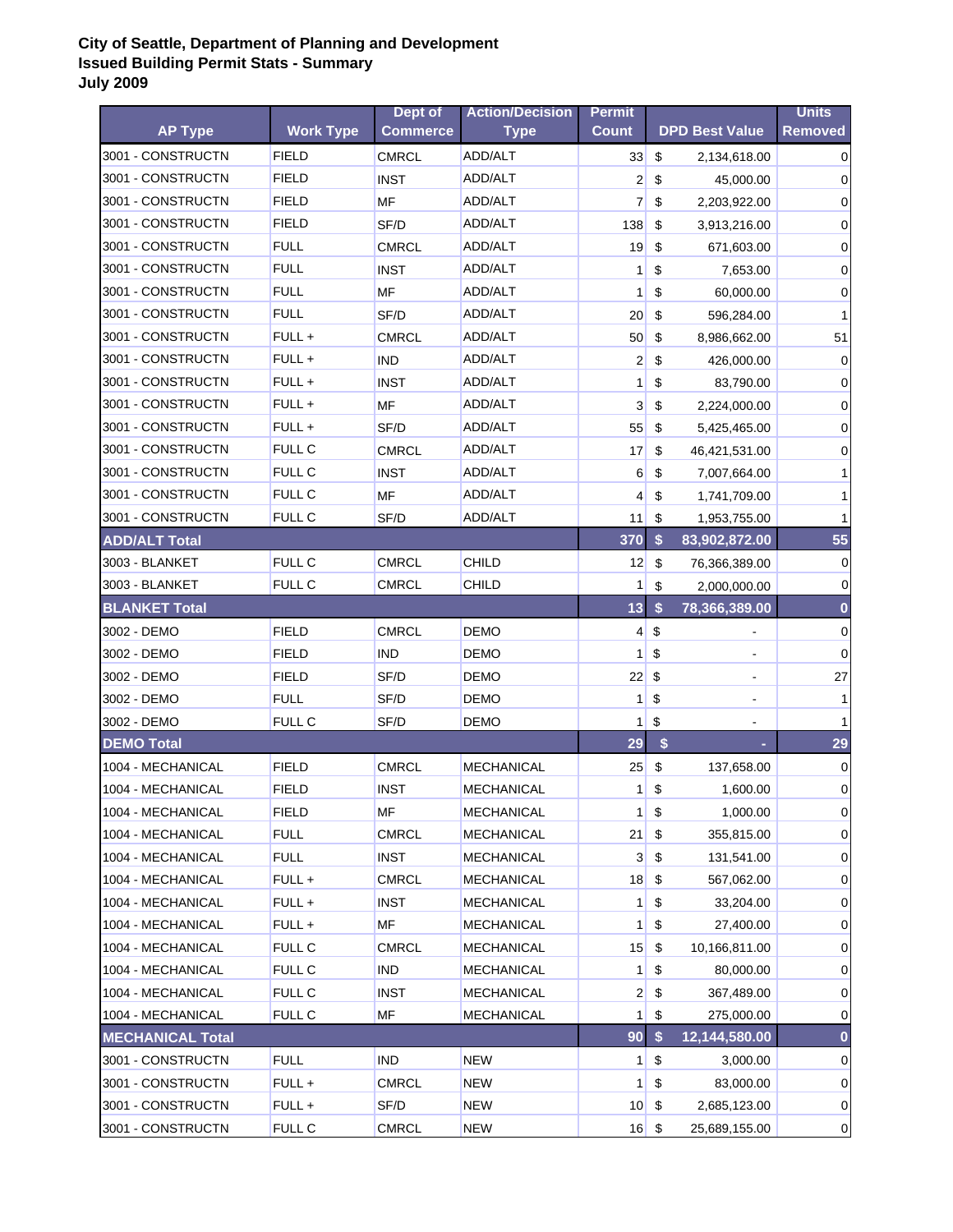| <b>AP Type</b>         | <b>Work Type</b> | Dept of<br><b>Commerce</b> | <b>Action/Decision</b><br><b>Type</b> | <b>Permit</b><br><b>Count</b> |    | <b>DPD Best Value</b> | <b>Units</b><br><b>Removed</b> |
|------------------------|------------------|----------------------------|---------------------------------------|-------------------------------|----|-----------------------|--------------------------------|
| 3001 - CONSTRUCTN      | <b>FULL C</b>    | SF/D                       | <b>NEW</b>                            | 12                            | \$ | 3,884,792.00          | 0                              |
| <b>NEW Total</b>       |                  |                            |                                       | 40                            | S  | 32,345,070.00         | 0                              |
| 3001 - CONSTRUCTN      | <b>FIELD</b>     | MF                         | <b>NONE</b>                           | 1                             | \$ | 250,000.00            | 0                              |
| 3001 - CONSTRUCTN      | <b>FULL C</b>    | MF                         | <b>NONE</b>                           |                               | \$ |                       | 0                              |
| 3001 - CONSTRUCTN      | <b>FULL C</b>    | SF/D                       | <b>NONE</b>                           | 1                             | \$ |                       | 0                              |
| <b>NONE Total</b>      |                  |                            |                                       | 3                             | \$ | 250,000.00            | 0                              |
| 3005 - SITE WORK       | <b>FIELD</b>     | <b>INST</b>                | <b>NONE</b>                           |                               | \$ |                       | 0                              |
| 3005 - SITE WORK       | <b>FIELD</b>     | MF                         | <b>NONE</b>                           |                               | \$ | $\blacksquare$        | 0                              |
| 3005 - SITE WORK       | <b>FIELD</b>     | SF/D                       | <b>NONE</b>                           | 1                             | \$ | $\blacksquare$        | 0                              |
| <b>SITE Total</b>      |                  |                            |                                       | 3 <sup>1</sup>                | \$ |                       | $\bf{0}$                       |
| 1004 - MECHANICAL      | <b>FULL</b>      | <b>CMRCL</b>               | <b>SPRINKLER</b>                      | 4                             | \$ | 1,000.00              | 0                              |
| 1004 - MECHANICAL      | <b>FULL</b>      | MF                         | <b>SPRINKLER</b>                      | 1 <sup>1</sup>                | \$ |                       | 0                              |
| <b>SPRINKLER Total</b> |                  |                            |                                       | 5 <sup>1</sup>                | S  | 1,000.00              | $\bf{0}$                       |
| 3001 - CONSTRUCTN      | <b>FULL</b>      | <b>CMRCL</b>               | <b>TEMP</b>                           | $\mathbf{2}$                  | \$ | 2.00                  | 0                              |
| 3001 - CONSTRUCTN      | FULL +           | <b>CMRCL</b>               | TEMP                                  | 3                             | \$ |                       | 0                              |
| <b>TEMP Total</b>      |                  |                            |                                       | 5 <sup>1</sup>                | S  | 2.00                  | $\bf{0}$                       |
| <b>Grand Total</b>     |                  |                            |                                       | 558                           | S  | 207,009,913.00        | 84                             |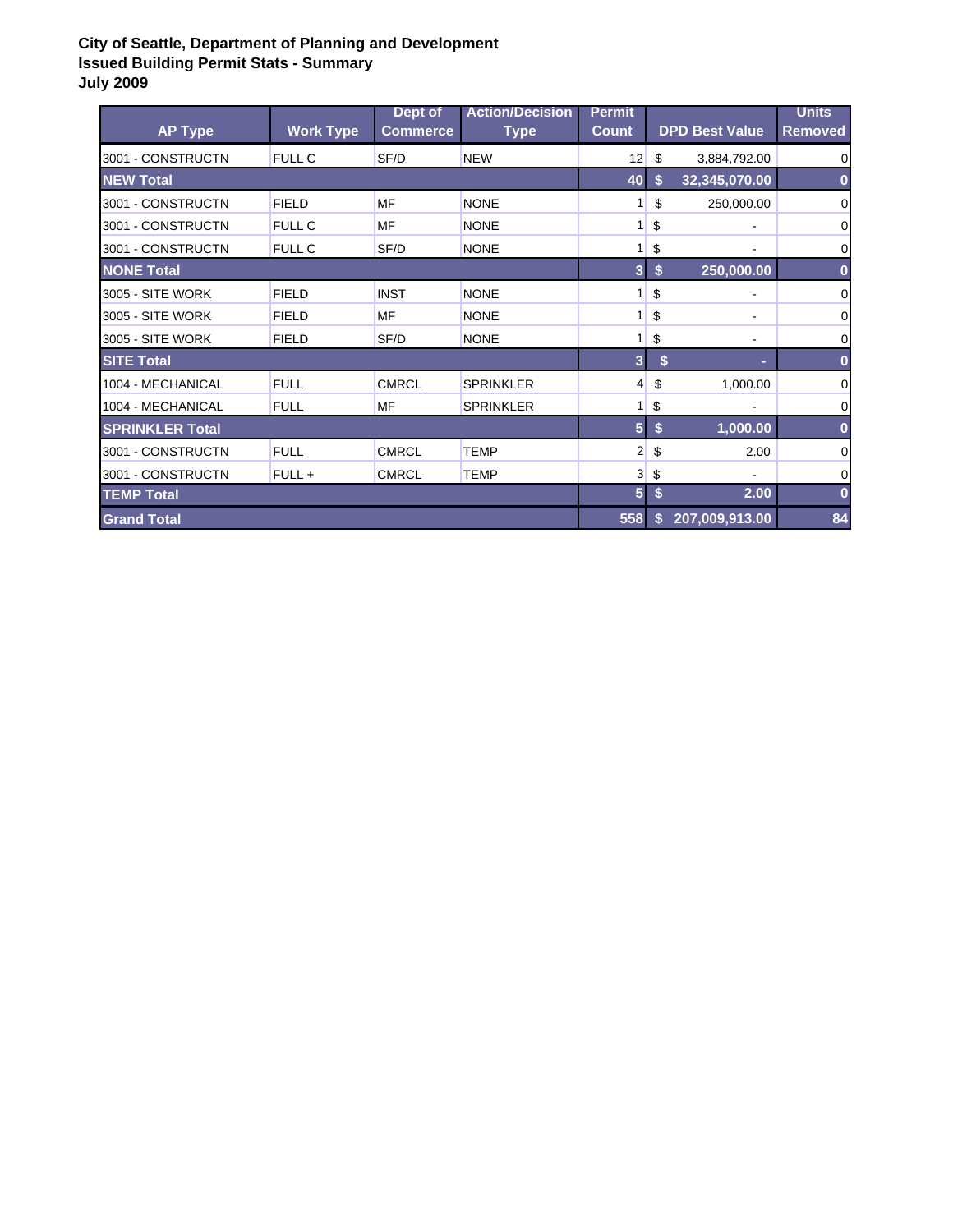| nits                                |                         |
|-------------------------------------|-------------------------|
| $\overline{\mathsf{ded}}$<br>À<br>n |                         |
|                                     | $\mathbf{0}$            |
|                                     | 0                       |
|                                     | $\mathbf{0}$            |
|                                     | $\overline{0}$          |
|                                     | $\mathbf{0}$            |
|                                     | $\mathbf{0}$            |
|                                     | $\overline{0}$          |
|                                     | 1                       |
|                                     | $\mathbf{0}$            |
|                                     | $\overline{0}$          |
|                                     | $\mathbf{0}$            |
|                                     | $\mathbf{0}$            |
|                                     | $\overline{\mathbf{c}}$ |
|                                     | $\mathbf{0}$            |
|                                     | $\mathbf{0}$            |
|                                     | 1                       |
|                                     | 1<br>5                  |
|                                     | $\mathbf{0}$            |
|                                     | $\mathbf{0}$            |
|                                     | $\bf{0}$                |
|                                     | $\mathbf{0}$            |
|                                     | $\overline{0}$          |
|                                     | $\mathbf{0}$            |
|                                     | 0                       |
|                                     | 0                       |
|                                     | 0                       |
|                                     | 0                       |
|                                     | 0                       |
|                                     | $\mathbf{0}$            |
|                                     | 0                       |
|                                     | 0                       |
|                                     | 0                       |
|                                     | $\mathbf{0}$            |
|                                     | 0                       |
|                                     | 0                       |
|                                     | 0                       |
|                                     | $\mathbf{0}$            |
|                                     | 0                       |
|                                     | 0                       |
|                                     | 0                       |
|                                     | 0                       |
|                                     | 9                       |
|                                     | 90                      |